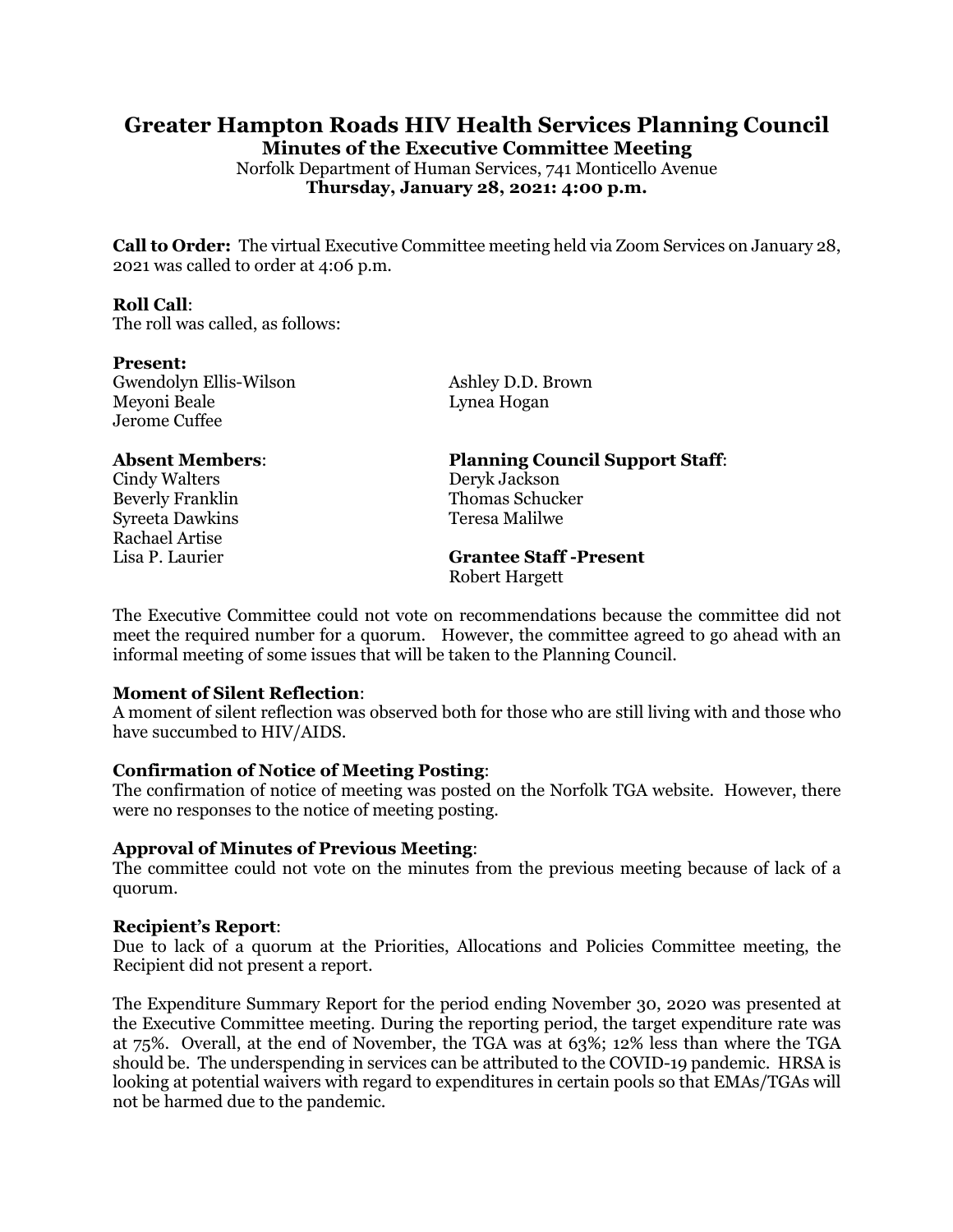Some service categories, in Support Services, are in good shape; such as:

- Food Bank/Home Delivered Meals at 82%
- Case Management-Non-Medical at 72%

• Referral for Health Care Support Services at 73% The following services were under target:

- Drug Reimbursement
- HIPCSA
- Medication Co-Pays
- Oral Health/Dental Services

Under expenditures in these service categories was pandemic related.

There is an anticipation that there will be some reallocations that will show up in the month of December report which will give the TGA a better opportunity to use some of the funds that have been made available for FY 2020. For better utilization of funds, some recommendations for reallocation will be made, such as a recommendation to move some funds from Clinical Quality Management into a needed service category.

# **COVID-19 Award**:

In the COVID-19 award, the target expenditure rate was at 67% and the TGA was at 36%. One reason the award is doing well is because of the Food Bank/Home Delivered Meals. The COVID-19 award for this fiscal period, was approximately \$272,000.00. Of that amount, \$100,000 went to Food Bank/Home Delivered Meals. The service category is almost on target at 62%.

Because of the success of this program, the Recipient's Office would like to make a recommendation that, at the start of the new year, the TGA fund the Food Bank/Home Delivered Meals. Not only the portion under the COVID-19 award, but also under the regular fiscal year funding. There will be an opportunity to gather enough funds to keep the service category going when looking at services that are currently underspending.

# **Committee Reports**:

# **Community Access Committee**:

The committee met as scheduled on Wednesday, January 13th. The committee discussed the following:

- Revised the date for the Statewide Consumer Retreat. Originally, the scheduled date for the Retreat was May 29<sup>th</sup> and 30<sup>th</sup> 2021. Because of the ongoing COVID-19 pandemic, the committee agreed to reschedule the event to October 9<sup>th</sup> and 10<sup>th</sup>, 2021. Management at the venue are agreeable to the new dates. The committee also discussed the possibility of holding a virtual retreat, just in case there is a need for that due to the pandemic.
- Because of the concerns expressed about the problem consumers were facing getting their HIV medications at the Hague Pharmacy, the Co-Chair reached out to the Recipient Staff in December for clarification on the issue. The Recipient responded that there will be a provider that will fill the gap by providing HIV medications to the affected consumers. The committee wants to make it known that the Walgreens Pharmacy was good at filling the gap left by the Hague Pharmacy.
- The Community Access Committee Co-Chair attended the last QISP Committee meeting on January 19th in regard to the survey the Community Access Committee wants to administer to the consumers. The committee is trying to get a gauge the impact of the COVID-19 pandemic in service delivery. The two committees will continue to work together. The Community Access Committee will continue to review the questions and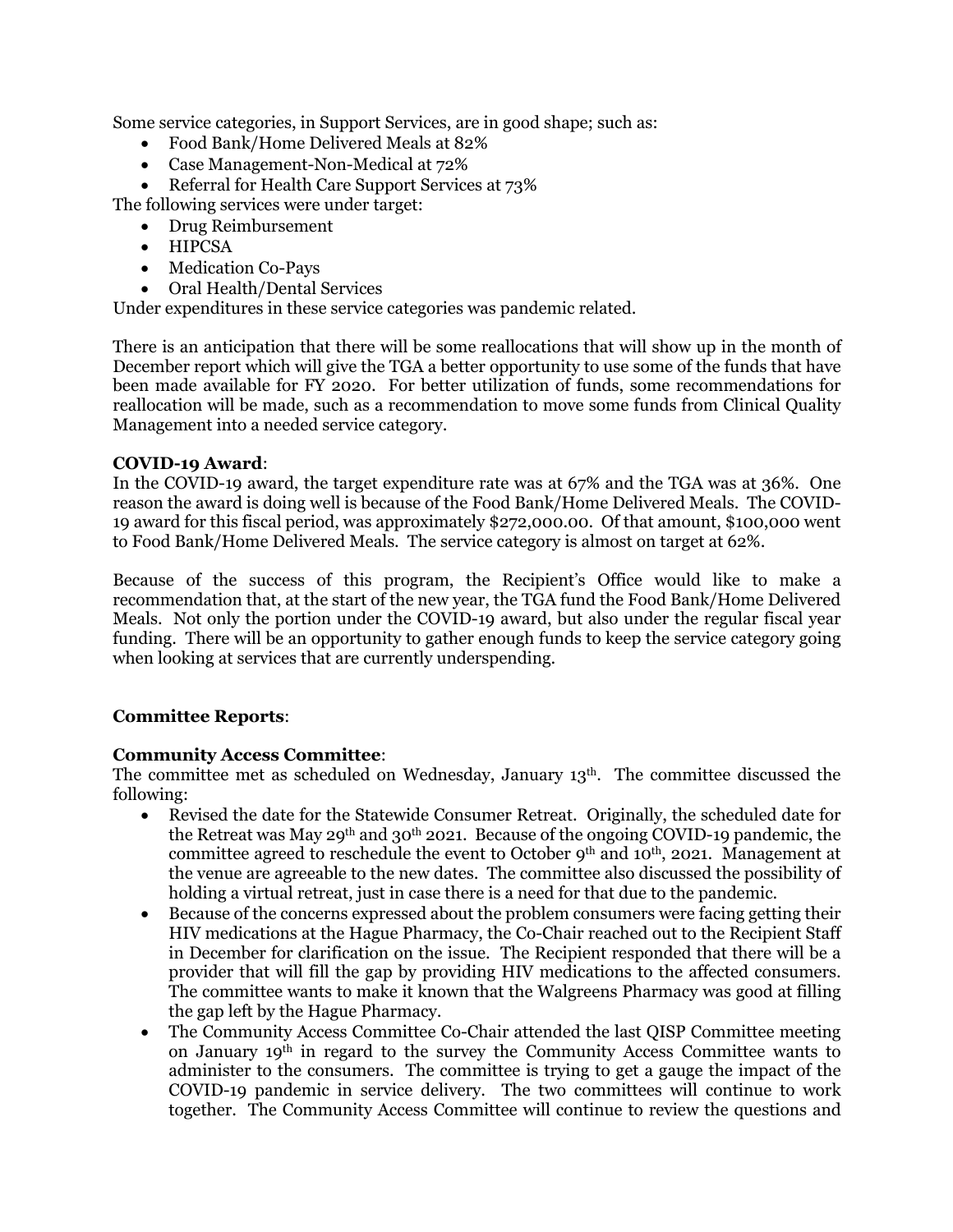have them in the survey monkey format while the QISP Committee will focus on the Triennial Needs Assessment.

- With support from the Planning Council, the committee would like to incorporate the Animated Video Production as an awareness campaign, for information for the retreat, open enrolment, questions about doctor visits, or questions on the Ryan White Program and update, etc… The Co-Chair talked about the process of linking these to social media programs.
- Because of the COVID-19 pandemic, there is a lot of demand for consumer participation virtually. Consumers want to know whether the Planning Council can discuss helping clients by paying for Wi-fi services. The cost can be incorporated into EFA (Emergency Financial Assistance). This will enable consumers to participate in more activities, including participation on the Planning Council. The committee is working on this as an agenda item.

The Community Access Committee has just began discussing the Wi-fi issue. The Co-Chair noted that this was brought to the committee because of the current pandemic situation which has made it difficult for some consumers to make financial decisions regarding priorities in their life. The committee was mindful of the fact that they need more data before they can present the issue to the Planning Council

According to legislative requirements, only consumers who are Planning Council members quality for assistance in a reimbursement type of situation, either for Wi-fi or hotspot, etc… The Planning Council can set up a reimbursement policy similar to mileage reimbursement. With regard to the general public who receive Part A services, that is something that can be worked out with the Recipient's Office. The only other way for reimbursement by service funds, is if it is linked to telehealth.

# **Membership and Nominations Committee**:

Due to lack of a quorum, the committee held an informal meeting on January  $28<sup>th</sup>$  on different action items that the committee would like to work on to boost membership of the Planning Council.

Currently, the Council is at 35% unaligned consumers. This is expected to potentially go down to 32%. To be compliant, the Council should be at 33% unaligned consumers. One Planning Council member recently resigned and moved out of area. The Council is currently at fourteen (14) membership, instead of the required fifteen (15) membership.

The committee reviewed the Norfolk TGA Matrix and noted the following mandated categories on which to focus on. Support Staff was requested to develop invitation letters to send to individuals and/or organizations in categories 7 and 13, based, specifically, on their expertise to serve in:

- **Category 7: Hospital Planning Agencies or Health Care Planning Agencies**: An invitation letter will go out to Dr. Dickens.
- **Category 10: State Government – State Medicaid Agency**: The Agency is currently dealing with the COVID-19 pandemic and will be contacted for a Representative when the situation normalizes.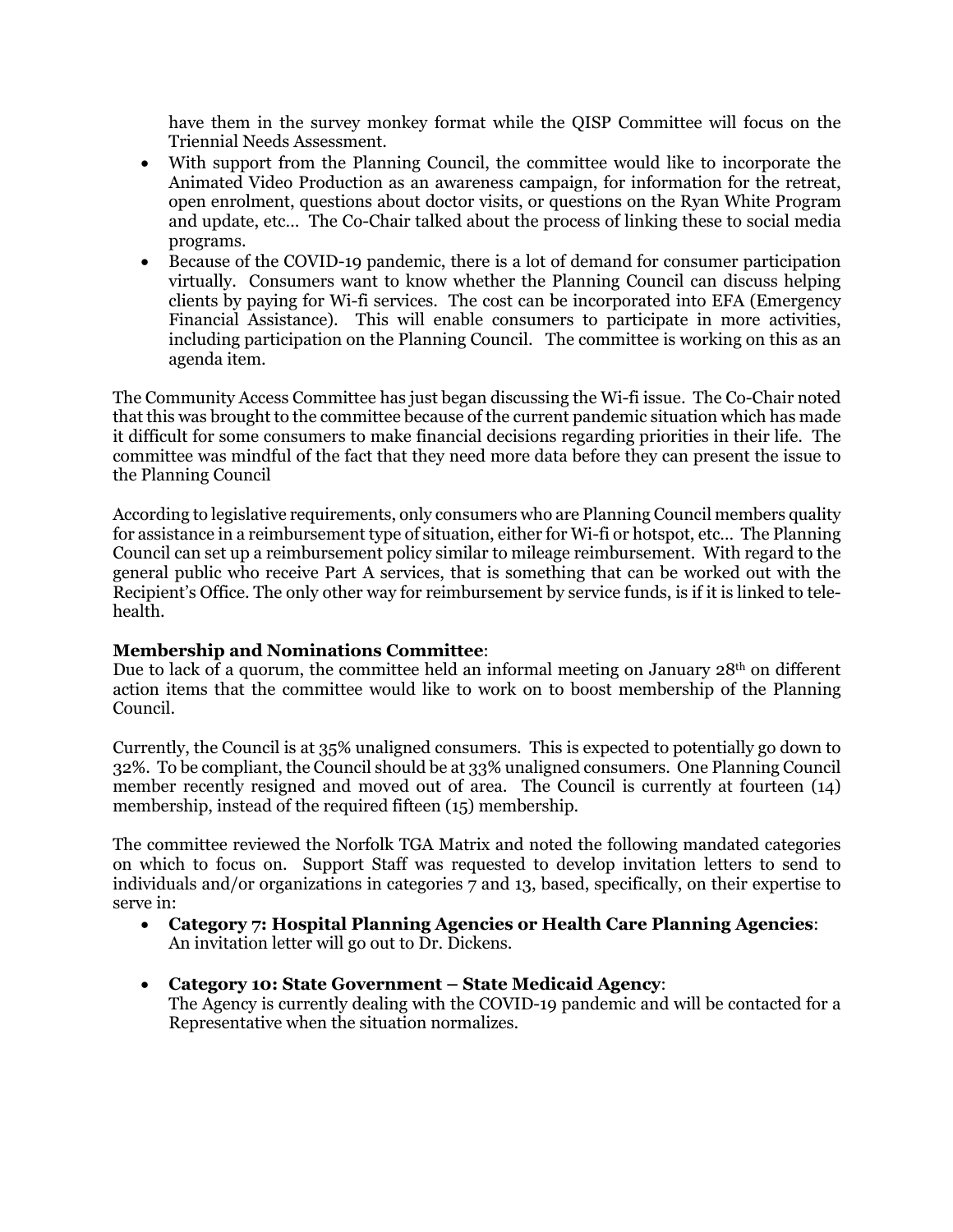• **Category 13: Representatives of organization with a history of serving children, youth, women and families living with HIV and operating in the area**:

An invitation letter will be sent out to some Pediatric Physicians at CHKD.

- **Category 15: Representatives of formally incarcerated** Ashley will work with the Membership and Nominations committee to identify some individuals recently released from incarceration, not for more than two years. She will report back at the next committee meeting.
- **Category 16: Hepatitis C**: This category can be filled by someone in either Category 15 or Category 8.

Support Staff are currently working on the Application Form for Planning Council membership to have it in a survey monkey form.

# **QISP Committee:**

The committee met on January  $19<sup>th</sup>$  as scheduled. The committee discussed plans for the Triennial Needs Assessment. The committee is working collaboratively with the Community Access Committee regarding the survey tool which the Community Access Committee is currently working on. The Community Access Committee will work on the questions they feel will get the most useful data from consumers. The questions will be presented to the QISP Committee for review and will be incorporate into the Triennial Needs Assessment.

# **Priorities, Allocations and Policies Committee**:

The committee met informally due to lack of a quorum. The Recipient Staff presented the Expenditure Summary Report for the period ending November 30, 2020. The target expenditure was at 75%. Overall, the TGA was at 63%. The 12% underspending is basically due to the COVID-19 pandemic which has meant that some service delivery is handled differently.

Because of the success of the Food Bank/Home Delivered Meals program, the Recipient's Office would like to make a recommendation that, at the start of the new year, the TGA should fund Food Bank/Home Delivered Meals. Not only the portion under the COVID-19 award, but also under the regular fiscal year funding with funds from service categories that are currently underspending to make sure that the TGA was utilizing the funding

### **Unobligated Balance (UOB)**:

Support Staff gave a brief summary of the meaning of UOB and noted that this process was completed over the Holidays.

# **Any Other Business**:

With regard to the closure of the Hague Pharmacy and how it will affect delivery of medications, the Recipient Staff stated that the question will be deferred to the Program Manager. However, the Recipient Staff were in discussion with other organizations to fill the gap. In spite of concerns expressed by consumers about the problems they are facing getting their HIV medications, the Recipient's Office has not yet received notification from the Hague Pharmacy indicating that they would like to end their agreement with the Ryan White Program.

### **Announcements**:

The M.A.S.S. fund raising project on the Beauty Beyond my Status Calendar was completed November/beginning of December. M.A.S.S. Sells the calendar and T-shirts in packages.